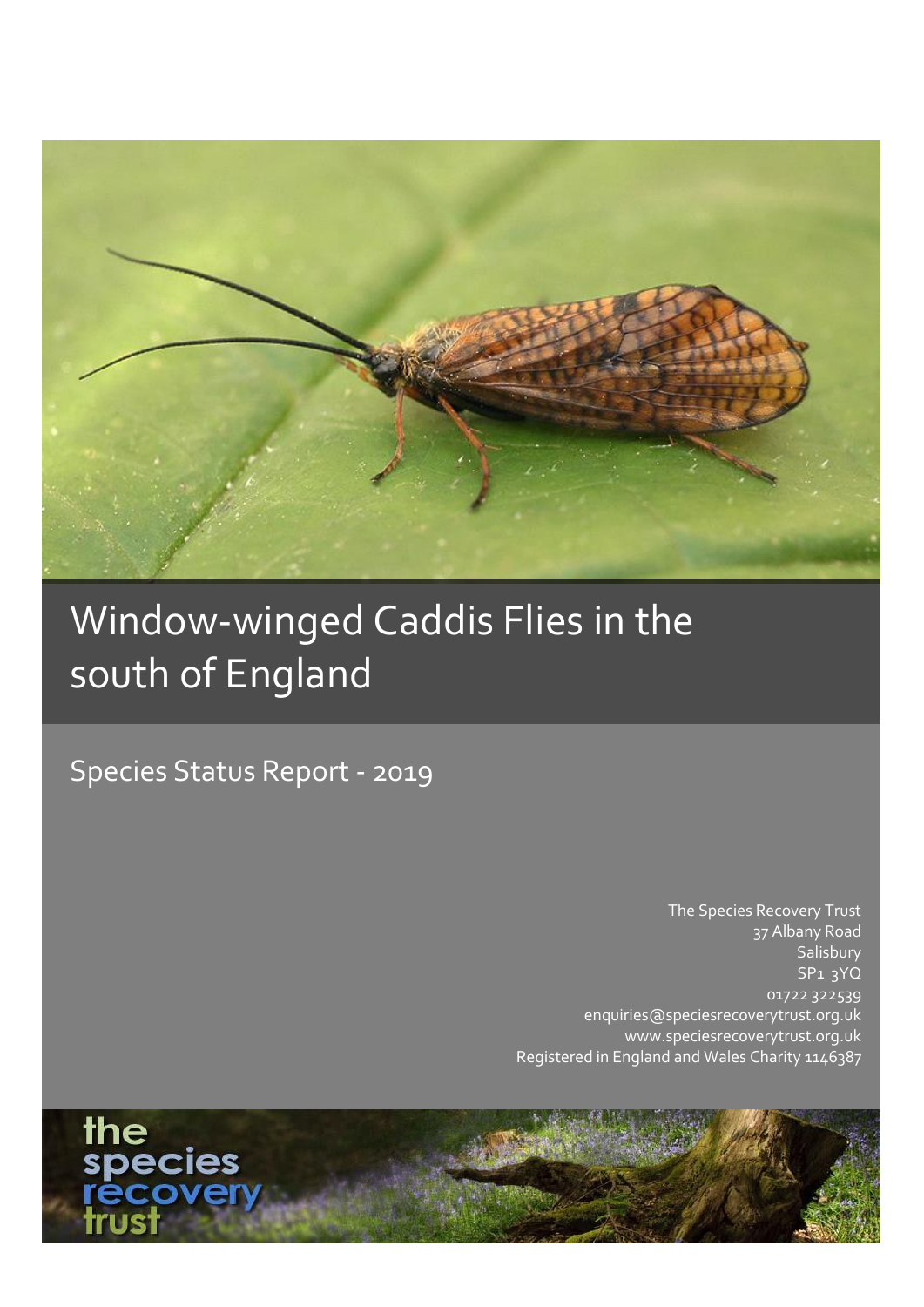#### **Contents**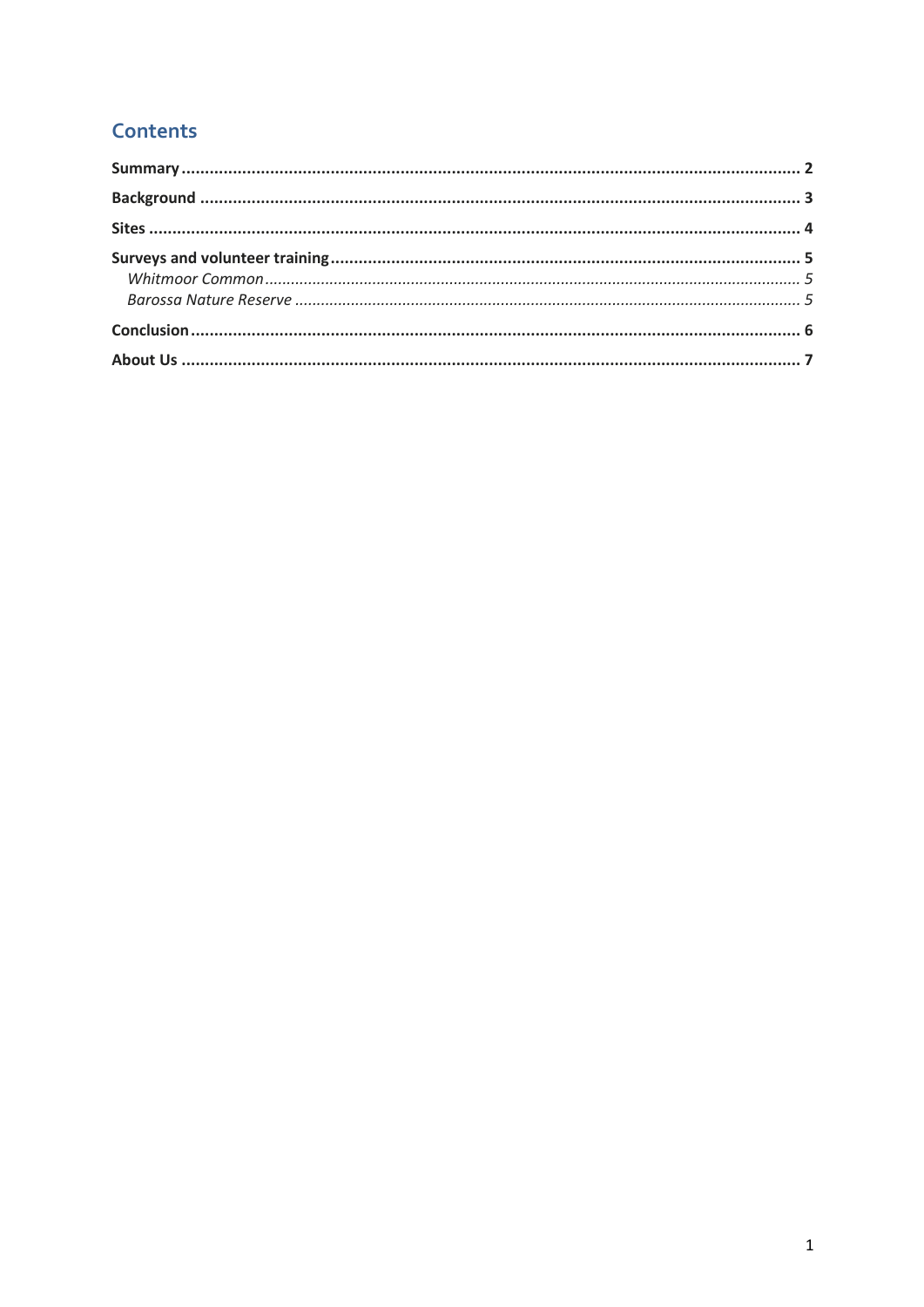# <span id="page-2-0"></span>Summary

The Window-winged Caddis Fly, *Hagenella clathrata*, is an extremely rare species. It only survives in a handful of sites in England and is also vanishing almost everywhere in Europe as its bog habitats are exploited.

This project aimed to survey one of the key sites in England for this species, Whitmoor Common, and a site that had not been surveyed for many years but where the habitat was considered to be suitable, Barossa. It also aimed to train a number of volunteers in survey methods, so that they can continue surveying for this species in the future.

We spent one day surveying Whitmoor Common as part of the volunteer training course and ran three follow-up survey days, one day on Barossa and two on Whitmoor. In total this year, we trained ten volunteers.

We are indebted to the Local Postcode Trust and Margaret Guido's Charitable Trust for generously funding the work.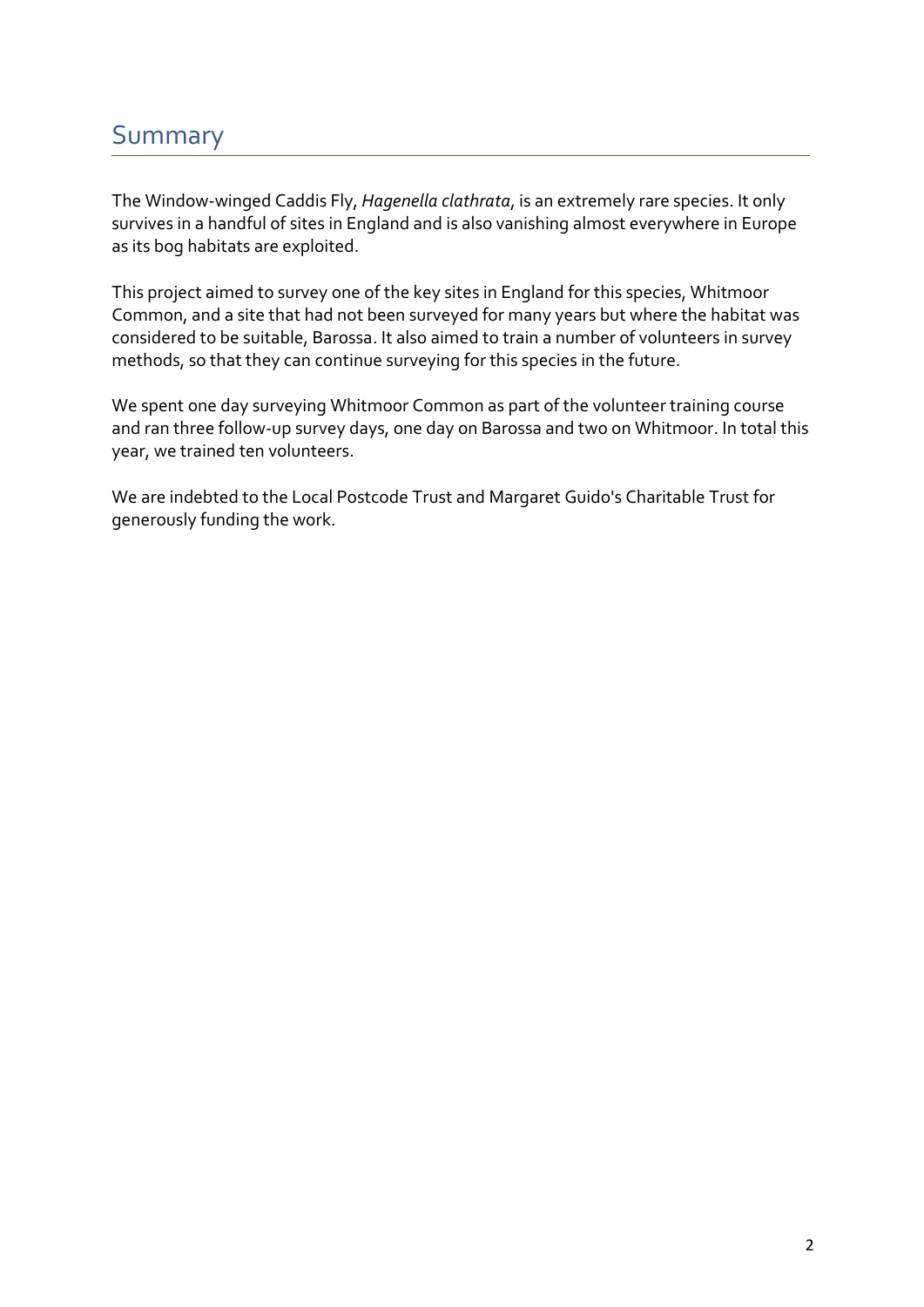## <span id="page-3-0"></span>Background

Window-winged Caddis Flies are classified as endangered in the UK, meaning that they face a very high risk of extinction. The biggest threats to these caddis flies are the drying out of their habitat, the encroachment of trees into their boggy habitat, wildfires, and the opening of tussock habitat by livestock trampling the ground.

These caddis flies commonly live in damp, tussocky vegetation, and are only found in a few raised bogs and heathlands in the UK. They inhabit areas with an abundance of purple moor grass, pools available to them in autumn and early summer, and trees and shrubbery (for larval food, cast-making material, and sites for adults to swarm). The caddis flies lay egg masses in wet areas, under a leaf litter layer. The larvae hatch a few weeks after laying and hide in the surrounding damp litter. They reach their full size by spring and adults emerge and fly between May and early June in the south of England. This means there is only a short period of time each year in which to survey for adults.

In the south of England there are only two known populations of the species, one on Chobham Common and one on Whitmoor Common. These sites have not been subject to regular survey and so the status of the populations is not clear.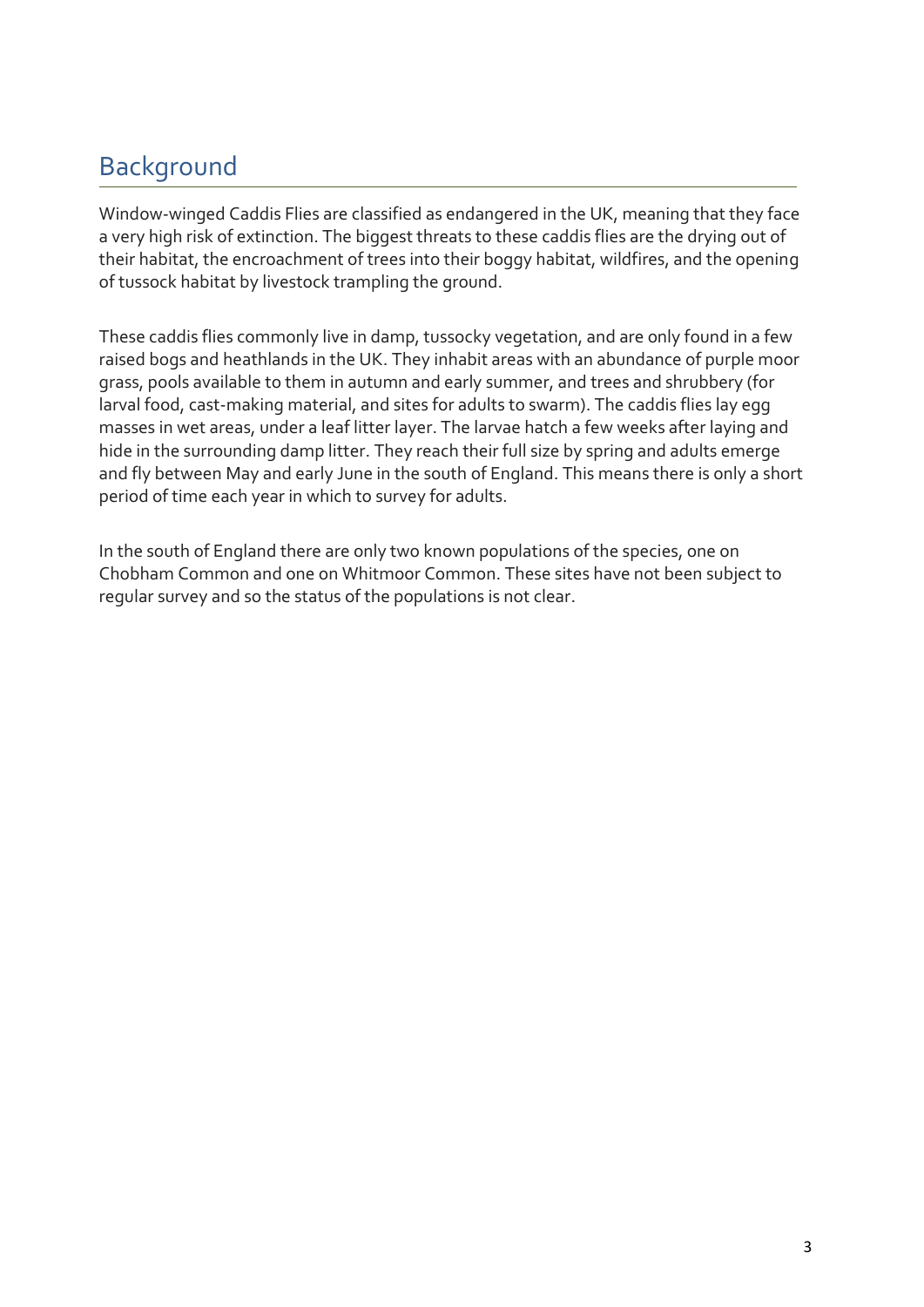#### Sites

<span id="page-4-0"></span>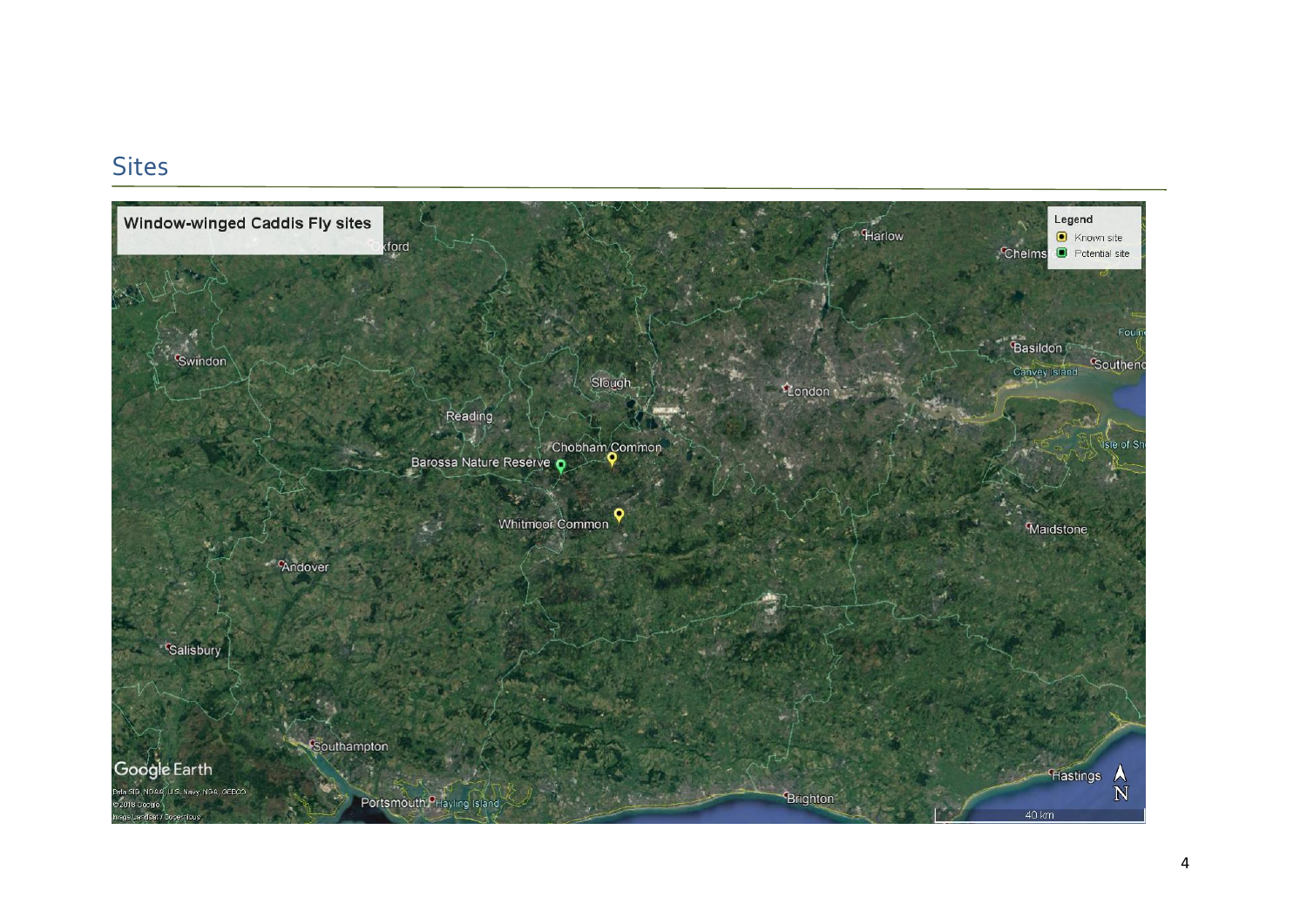## <span id="page-5-0"></span>Surveys and volunteer training

On 8th May 2019, we carried out a survey of Whitmoor Common with a group of volunteers. The intention was to build up a network of volunteers who will be able to survey for this species in the future, so that we have a sustainable method of continuous monitoring.

#### <span id="page-5-1"></span>**Whitmoor Common**

Ten volunteers accompanied us on the survey at Whitmoor Common. This meant that we could cover a lot more ground, as well as teach local volunteers about this rare species and how to survey for it.

We returned on two subsequent days with the volunteers, to undertake some additional surveys in a different section of the common.

The results on Whitmoor Common were very disappointing this year, with no caddis flies seen on either of the first two surveys. The habitat still appears to be suitable but we were unlucky with the weather as it was overcast and windy, with outbreaks of rain. There were some patches of sunshine, but the overall conditions were not optimal for caddis fly surveys.

Fortunately, on the third survey day, one caddis fly was seen, providing confidence that the species is still present on the site.

It was also positive to note that Surrey Wildlife Trust had undertaken extensive habitat work to expand the possible range of the species, as a result of the recommendations that we made following our surveys in 2018. This has massively improved the quality and quantity of habitat available for Window-winged Caddis Flies on the site.

#### <span id="page-5-2"></span>**Barossa Nature Reserve**

On the 13th May we carried out a survey on Barossa Nature Reserve. We were accompanied by a group of four volunteers. This was an exciting survey because the site had not been surveyed for many years. It is owned by the Ministry of Defence and so it can be difficult to get permission to access the site, however, there is an area on the site that is highly suitable for the caddis fly. We therefore worked with Surrey Wildlife Trust to get permission to access the site.

We arrived in the afternoon on a hot, sunny day with a light breeze, perfect conditions for the caddis fly. We walked through the area of suitable habitat, down by the wish stream. Due to recent fires and a lack of water flow through the area, there was less suitable habitat than we were expecting, however, there was still one area where the habitat looked promising. We used nets to sweep the vegetation and visually searched the purple moor grass for any signs of caddis flies. Unfortunately, we did not find any.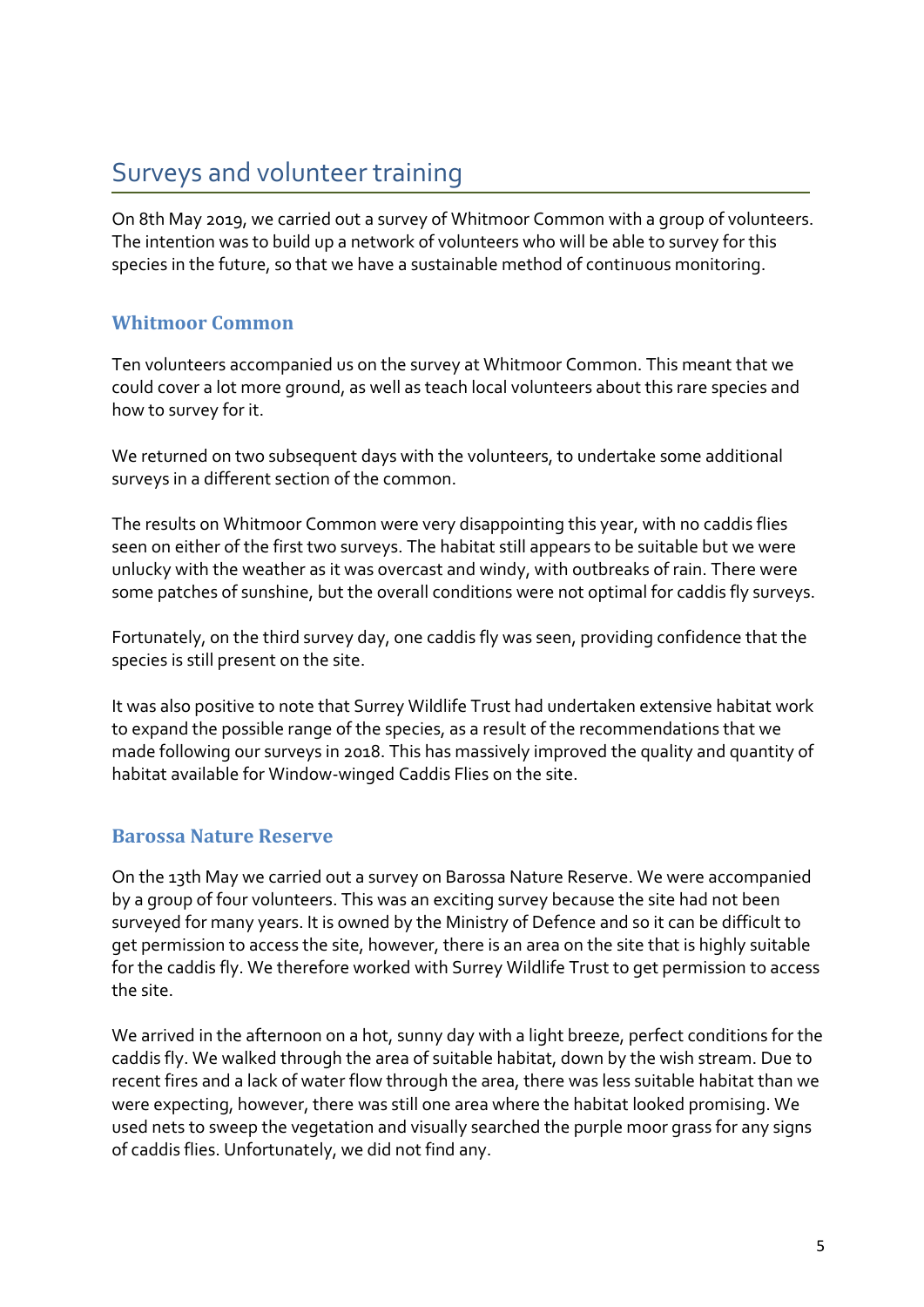Given that the conditions were perfect for Window-winged Caddis Flies, we are fairly confident that the species is not present on this site. However, we will encourage the volunteers to continue to survey this site each year, with permission from Surrey Wildlife Trust, to confirm if this is the case. Although this is a disappointing finding, it is still extremely useful information in terms of the wider conservation of the species.

# <span id="page-6-0"></span>Conclusion

Overall, the findings this year were disappointing, with only one caddis fly found on Whitmoor Common. We will continue to work with our volunteers to undertake further surveys to monitor this population in the future to ensure that the habitat remains suitable and that the species continues to survive.

It was also disappointing not to find the species on Barossa. The caddis fly needs a very particular habitat which is not found in very many places in the country. This really emphasises the need to protect the two populations that we know of, as it seems probable that they really are the last two populations in the south of England. However, we will continue to encourage our volunteers to survey across Surrey and Hampshire in the hope that we will find other populations.